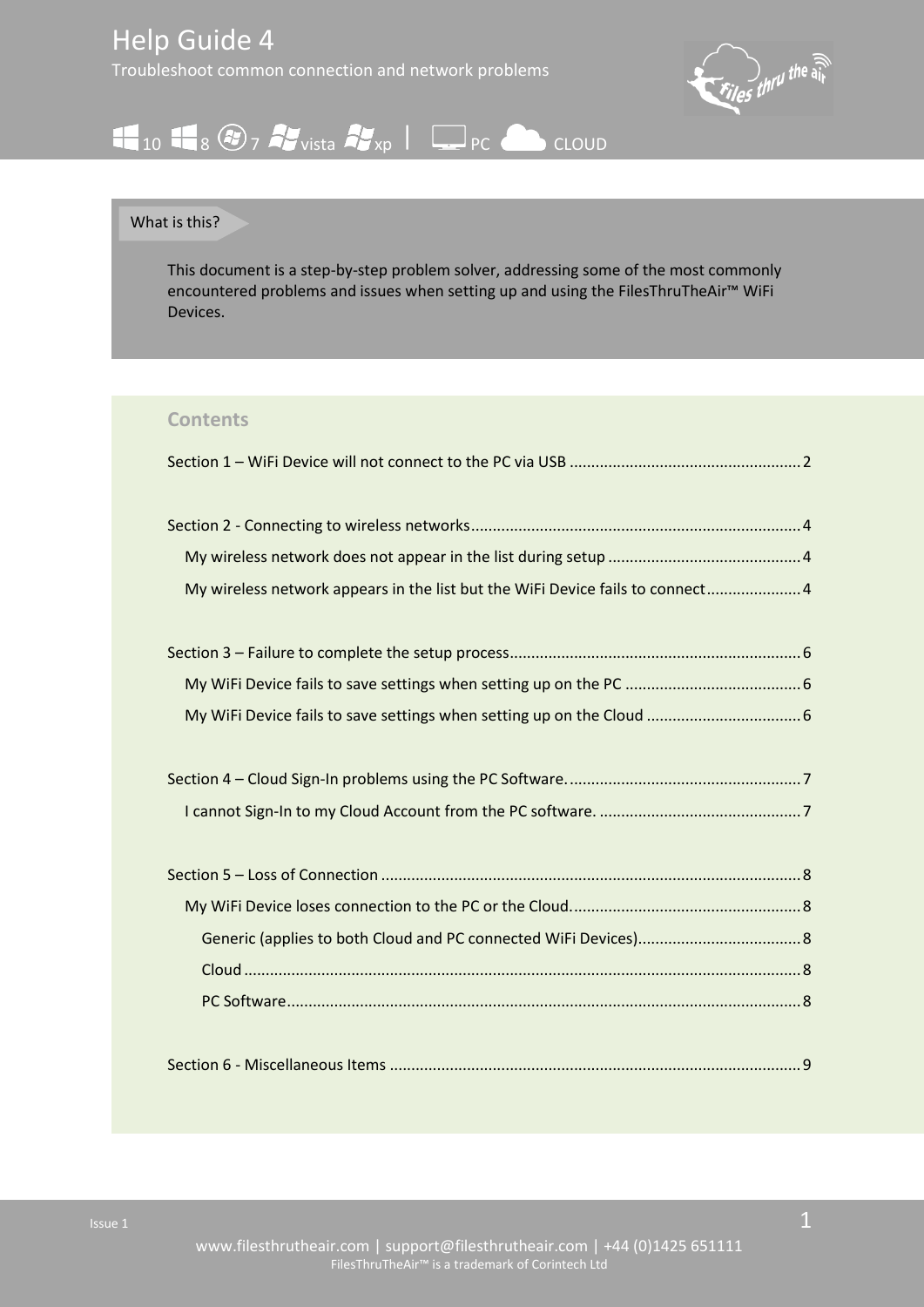

## <span id="page-1-0"></span>**Section 1 – WiFi Device will not connect to the PC via USB**

You have the WiFi Sensor Software downloaded and installed on your PC. You've run the software and connected the WiFi device to the PC using the USB cable provided but the software does not recognise connection of the device.

- 1) Unplug the USB cable and reconnect
- 2) Sometimes USB cables can fail, if possible try another USB cable
- 3) There may be a problem with the USB ports on your PC, try another USB port
- 4) Restart the PC and reopen the WiFi Sensor Software

If the above has not resolved the problem please try the options below..

- 1) Restart the WiFi device by holding the button for 10 seconds (the unit flashes 'LOW' battery symbol or shows  $\mathsf{r5k}_\mathsf{I}$
- 2) Factory reset the WiFi device by holding the button in for 20 seconds (dependent on FR type, the unit shows  $\overline{r}$  or  $\overline{F}$ *R* $\overline{r}$ 5
- 3) Unplug any unnecessary USB devices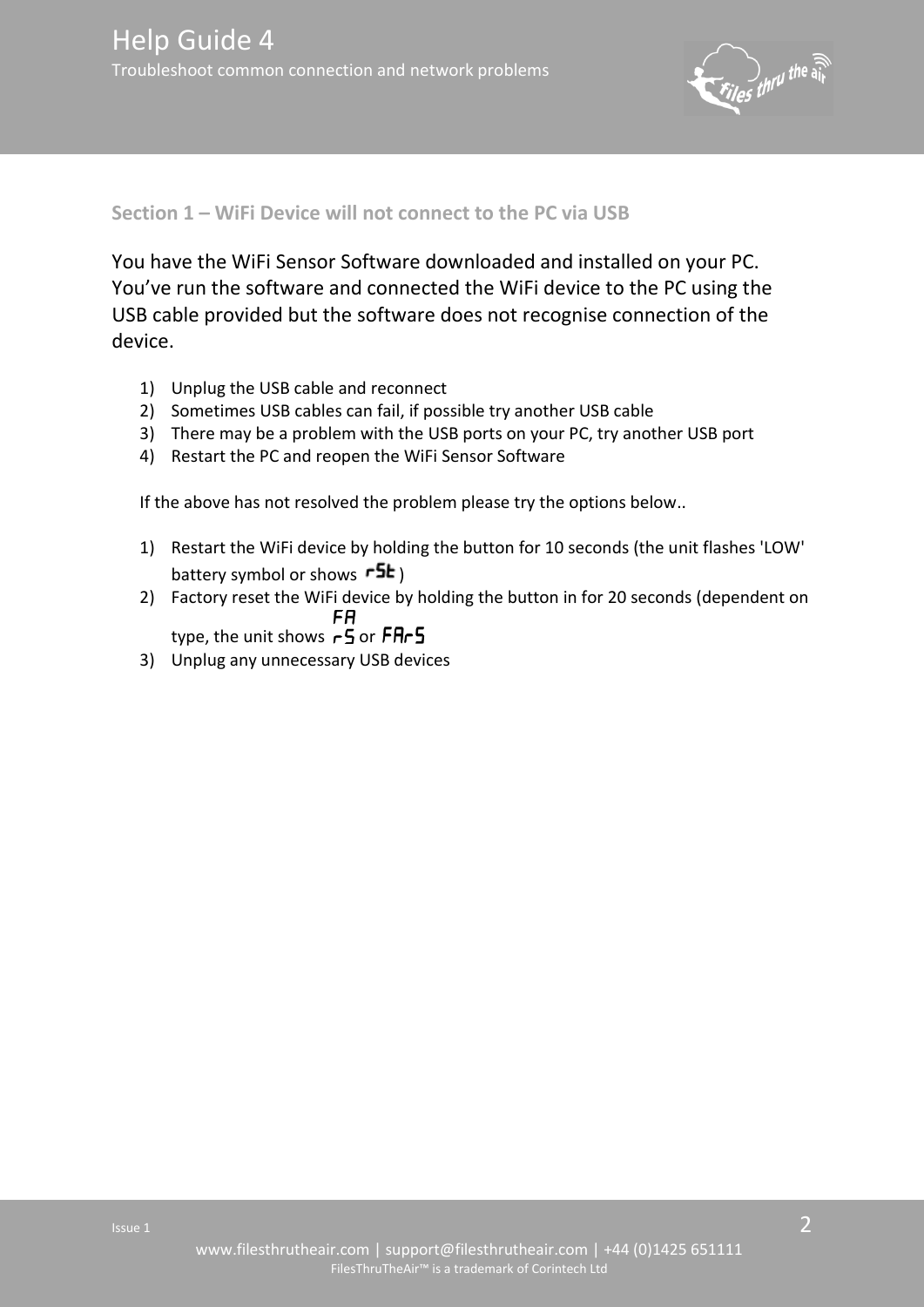

If the instructions on the preceding page has not resolved the problem, please try the options below..

1) Check that the Device appears in Device Manager when connected via USB



 You should see a COM Port labelled STMicroelectronics. Check that is it is not disabled and showing as working normally.

- 2) If the Device is listed but not working please reinstall the software.
- 3) Change the COM port number. To change the COM port go to Control Panel, Hardware and Sound, Device Manager, Ports, STMicroelectronics Virtual COM port, Port Settings, Advanced and then select a COM port from the drop down menu that is not in use. Windows Vista and XP may differ.



If you have tried all of the above but the Device is still not recognized by your PC please contact your supplier.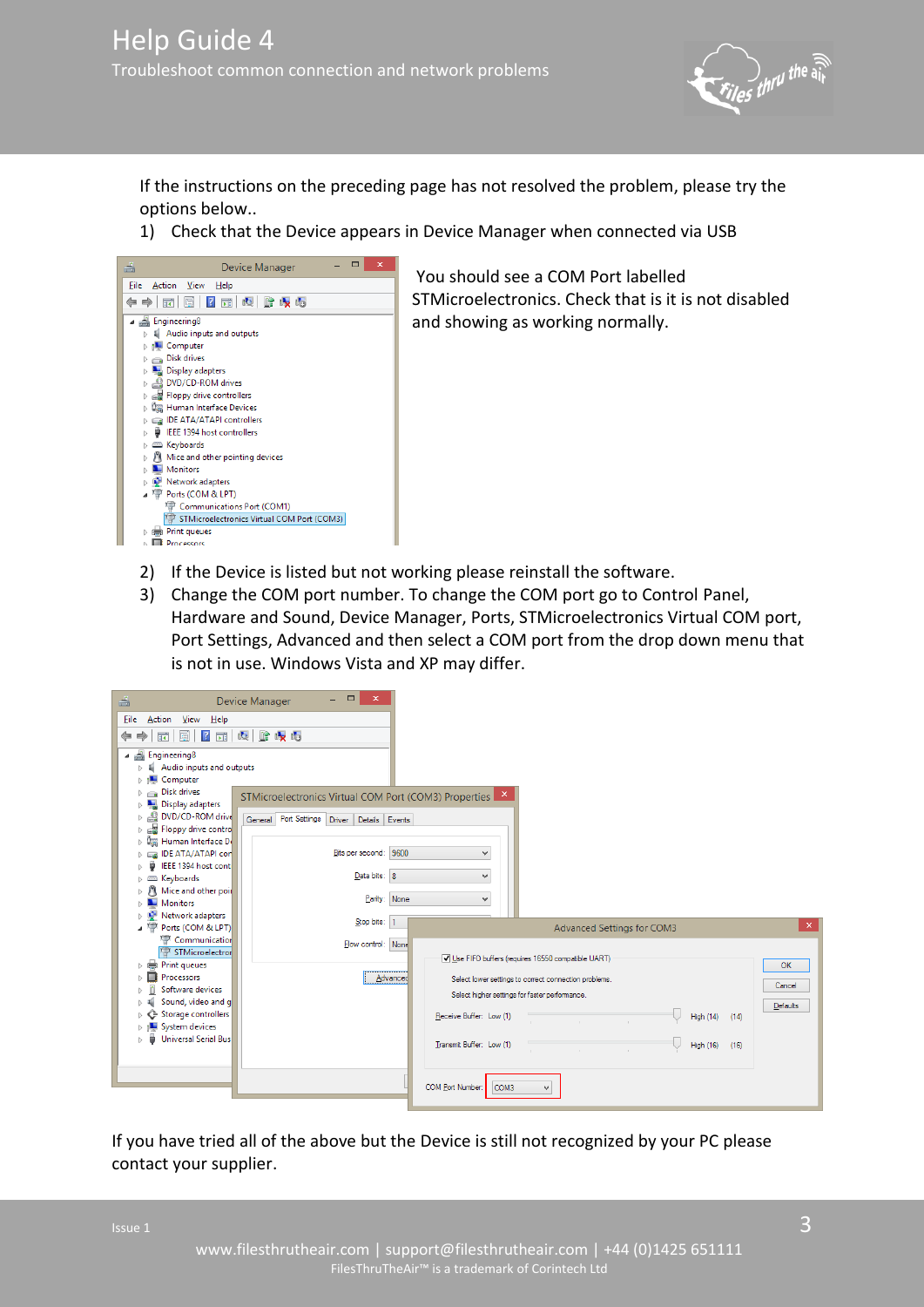the air

#### <span id="page-3-0"></span>**Section 2 - Connecting to wireless networks**

<span id="page-3-1"></span>**My wireless network does not appear in the list during setup** 

- 1) Refresh the network list
- 2) The WiFi Device may be out of range of the access point or router - move the Device closer
- 3) The wireless network name (SSID) for your network may be hidden - select Other Network and enter the parameters manually
- 4) Restart your access point or router
- 5) Your wireless network may not support the required  $*$ 802.11b data rates check configuration of your access point or router. Refer to Help Guide 3.
- 6) On rare occasions the SSID may contain invalid characters which can stop it from being displayed. Refer to Help Guide 3.

If you have tried all of the above but the wireless network still does not appear in the list, please contact your IT Administrator or supplier

<span id="page-3-2"></span>**My wireless network appears in the list but the WiFi Device fails to connect** 

- 1) Have you selected the correct wireless network? There may be multiple networks with the same name (SSID). If necessary check the MAC Address of your access point or router against that shown in the list of networks.
- 2) Check that password being entered is correct don't forget it is case sensitive
- 3) The WiFi Device may be out of range of the access point or router move the Device closer
- 4) If the wireless network is using WEP Encryption ensure that the HEX key is being entered rather than the password. Online converters are available. The passkey consists of a string of characters A-F and numbers 0-9.
- 5) Does your password contain any punctuation or special characters? Most punctuation is fine but some characters, particularly spaces and commas cannot be handled by the WiFi Sensors. Try changing the password to remove any special characters.







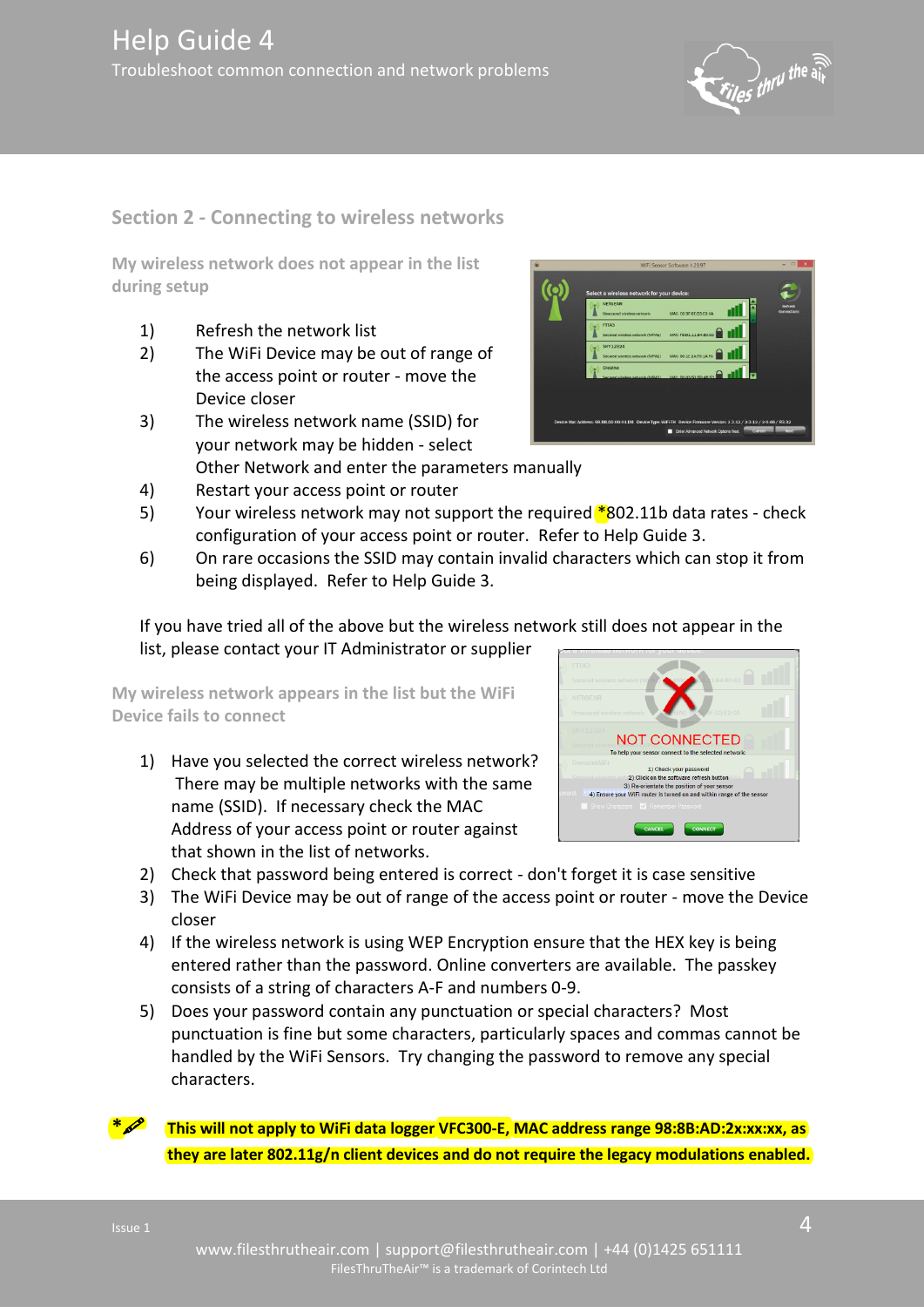

If the instructions on the preceding page has not resolved the problem please try the advanced options below:

- 1) If the PC has two network connections you may need to manually select the network which will be used to communicate with the WiFi Devices. Refer to Help Guide 3.
- 2) If there are multiple access points with the same SSID you may need to manually select the individual access point. Refer to Help Guide 3.
- 3) Check if  $*802.11b$  is enabled on the wireless access point or router Refer to Help Guide 4.
- 4) Ensure MAC address filtering on the access point or router is either disabled or the WiFi Device is in the allowed list.
- 5) If you are using a DHCP service to allocate IP Addresses on your network (this is normally the case) check that you have not reached the limit on the number of IP Addresses. If necessary refer to your IT Administrator.
- 6) If you are running the software on a Virtual Machine, it must be allocated an IP address in the same range as the physical PC.
- 7) If the network requires you to log in on a web page after association, the WiFi Device will not be able to communicate using it.



**\* This does not apply to WiFi data loggers with the MAC address range 98:8B:AD:2x:xx:xx, as these are later 802.11g/n client devices and will detect g and n network rates.**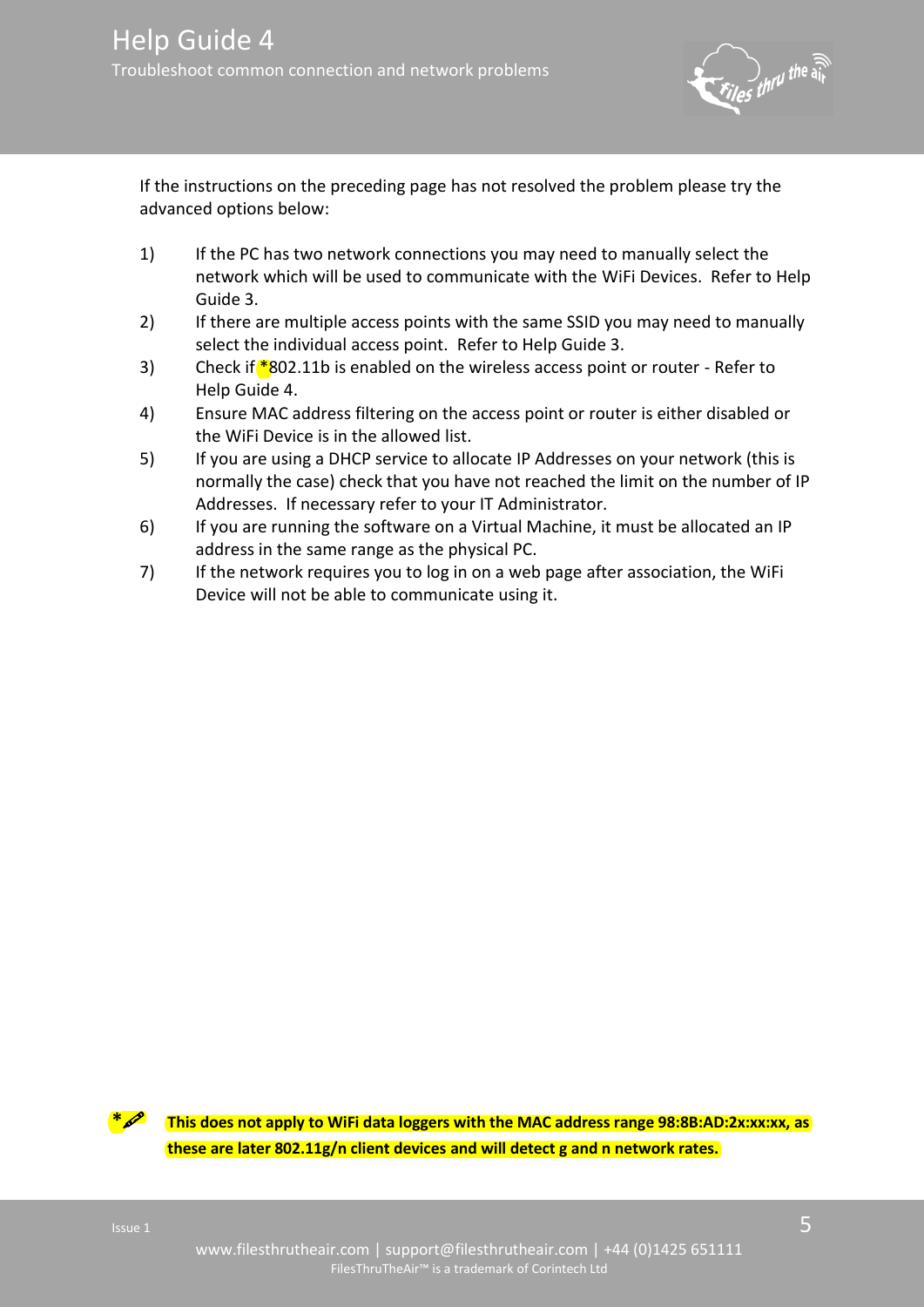$\int_{\mathcal{H}}$ ny the air

# <span id="page-5-0"></span>**Section 3 – Failure to complete the setup process**

<span id="page-5-1"></span>**My WiFi Device fails to save settings when setting up on the PC** 

1) Make sure that the Firewall on the PC allows full access to WiFi Sensor Software - Refer to Help Guide 2



- 2) If your PC has multiple network connections this may prevent communication with the WiFi Device. If possible disconnect any networks other than the one which the WiFi Device is connected to. Refer to Help Guide 3 for further information.
- 3) Some wireless networks are configured in 'Isolation' mode which must be disabled to allow communication between the WiFi Device and the PC. This will normally be found in the advanced settings of the access point or router. Guest networks will also prevent communication with other devices on the same network.
- 4) The FilesThruTheAir™ WiFi Devices use UDP packets on ports 1024 and 8010, it may be necessary to open these up to allow communication.

<span id="page-5-2"></span>**My WiFi Device fails to save settings when setting up on the Cloud** 

1) The wireless network which the WiFi Devices are connected to requires an active internet



connection. You can check connectivity to the Cloud by connecting the PC or another device to the wireless network and opening the wifisensorcloud site in your browser.

2) Some routers/corporate firewalls may block outbound connections to the Cloud. Refer to Help Guide 3 for more information.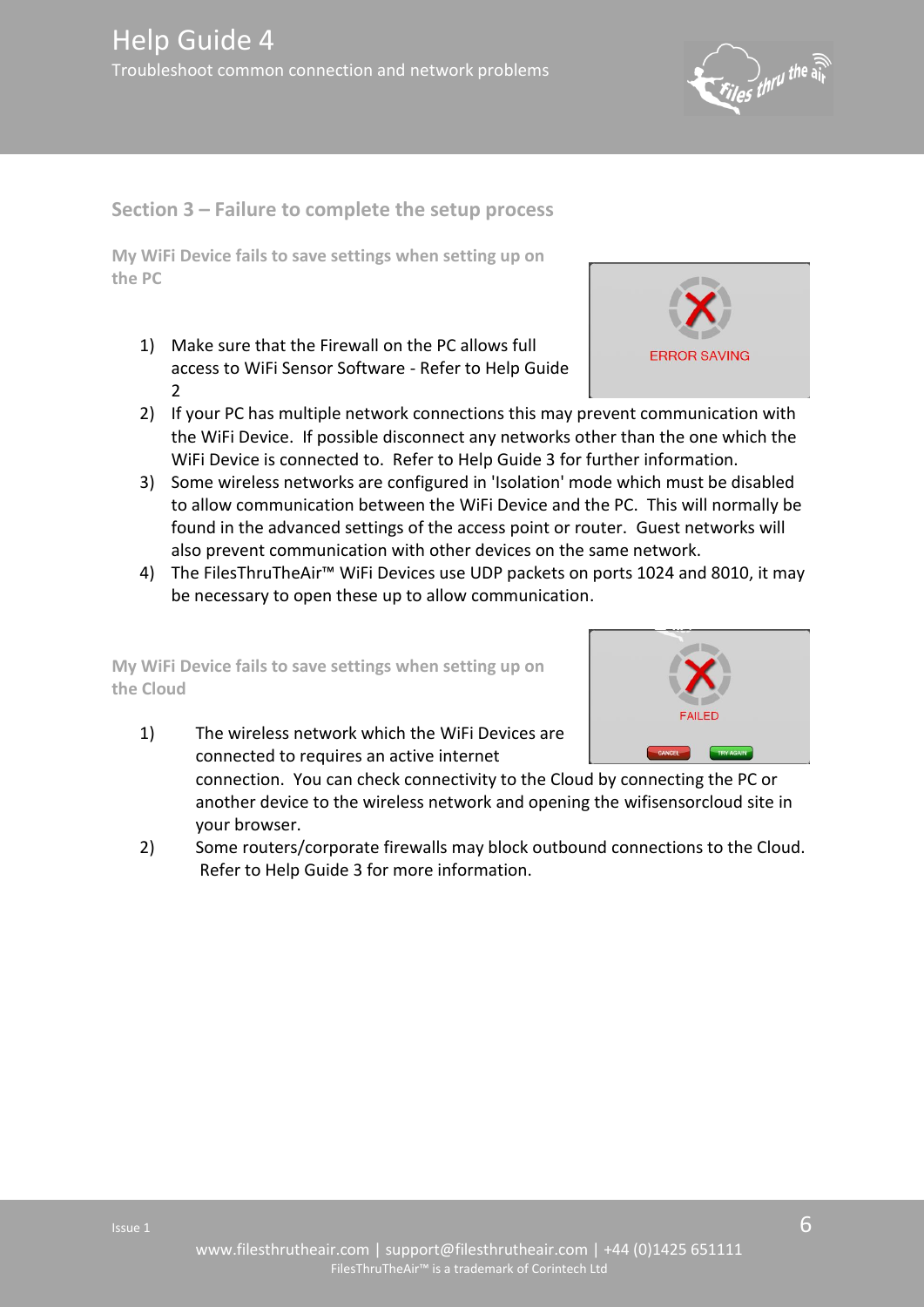

<span id="page-6-0"></span>**Section 4 – Cloud Sign-In problems using the PC Software.** 

<span id="page-6-1"></span>I cannot Sign-In to my Cloud Account from the PC software.

If you are unable to sign in to your Cloud Account through the PC software please check that:

1) Your PC has an active internet connection and you are able to view the wifisensorcloud website using your browser.



- 2) You have activated your Cloud Account by following the link in the Sign-Up email
- 3) You are using the correct email address and password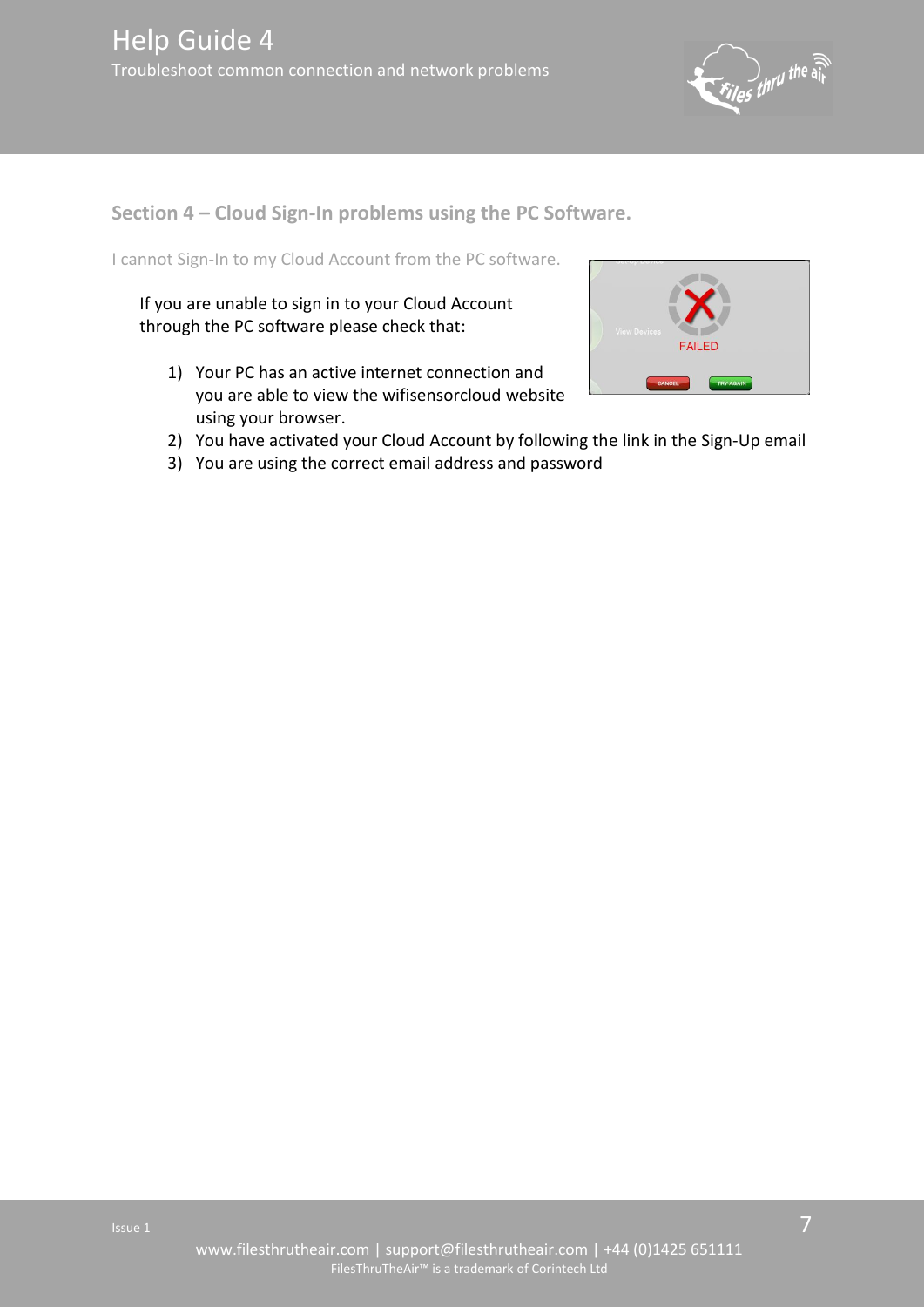

<span id="page-7-0"></span>**Section 5 – Loss of Connection** 

<span id="page-7-1"></span>**My WiFi Device loses connection to the PC or the Cloud.** 

<span id="page-7-2"></span>Generic (applies to both Cloud and PC connected WiFi Devices)....

- 1) Check the signal strength of the wireless network (press button on WiFi Device 3 times to view signal strength) and consider moving the WiFi Device or access point/router
- 2) Try restarting your wireless access point or router
- 3) If your wireless network consists of multiple access points with the same SSID the WiFi Device may not be connecting to the access point with the strongest signal. Refer to Help Guide 3.
- 4) If you are not using the latest firmware version, consider updating your WiFi Device.

#### <span id="page-7-3"></span>Cloud

- 1) Check your internet connection. Can other wireless devices connect to the internet?
- 2) Consult your IT Administrator, there may be network authentication or corporate firewall rules which are

preventing the WiFi Device from communicating. Detailed information on how the WiFi Device communicates can be found in Help Guide 3.

### <span id="page-7-4"></span>PC Software

1) In the event that the WiFi Device loses connection with the PC software it uses UDP broadcast packets to attempt to discover this. Some wireless networks are configured to



**Connection** 

Lost

block UDP broadcast. Check your access point configuration. Alternatively configure your PC and WiFi Devices with static IP Addresses (see Help Guide 3)

2) Resource limitations on the PC running the WiFi Sensor Software may cause the processing of messages from the WiFi Devices to take an excessive amount of time. This may cause the WiFi Devices to lose connection. Try closing some programs or restarting your PC. Some Firewall and Anti-Virus/Security software may also cause issues here.